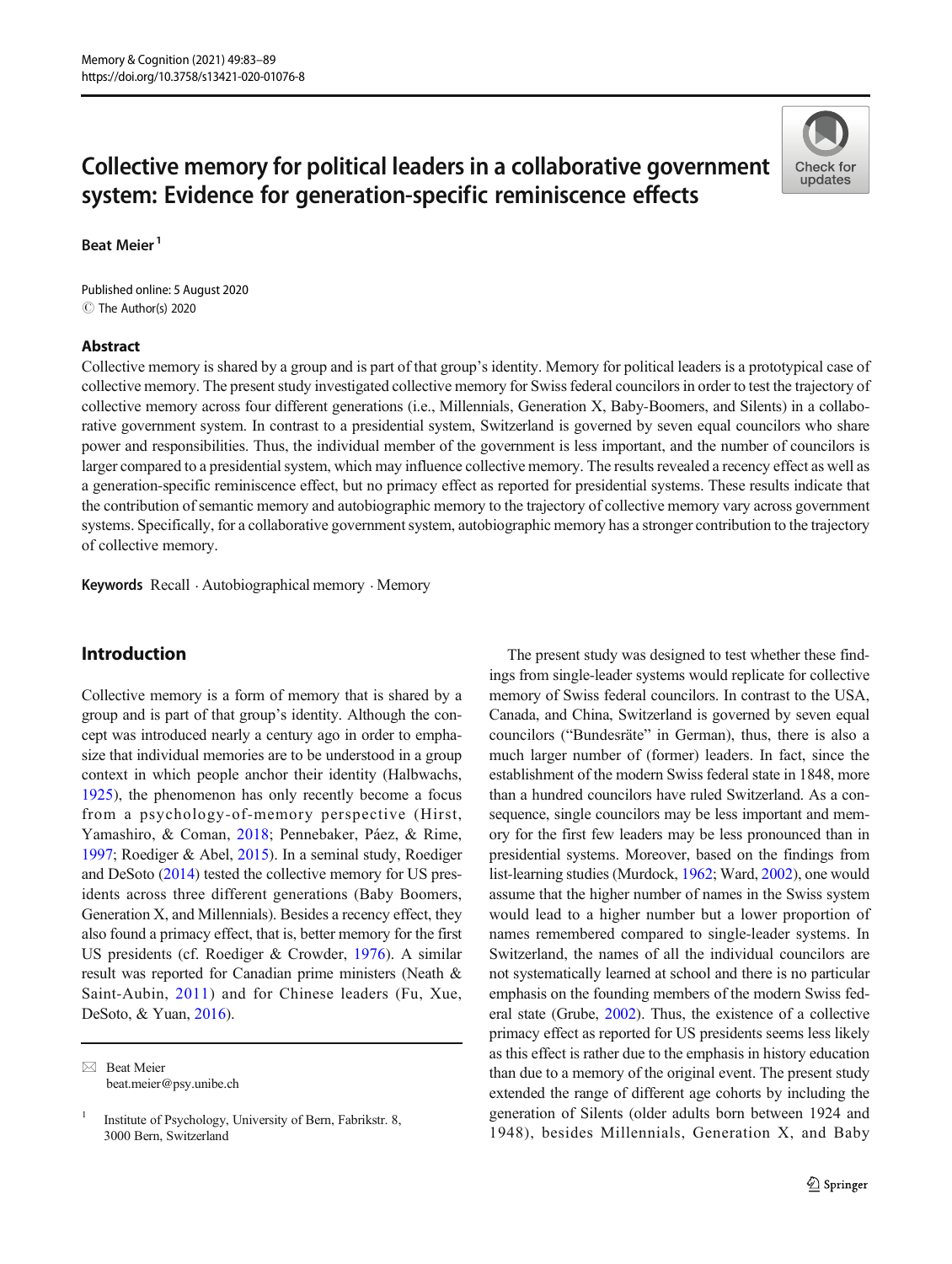Boomers. Moreover, based on the literature on autobiographical memory, the hypothesis that a reminiscence effect may occur for collective memory, in different decades and for each different generation, was tested.

Given the fact that a marked increase of memories from the period between the ages of 15 and 30 years can be observed when people are probed for autobiographical memories, as well as for public events (Janssen & Murre, [2008;](#page-6-0) Janssen, Murre, & Meeter, [2008](#page-6-0); Rubin, Rahhal, & Poon, [1998](#page-6-0); Rubin, Wetzler, & Nebes, [1986;](#page-6-0) Schuman, Akiyama, & Knauper, [1998](#page-6-0); Schuman, Belli, & Bischoping, [1997](#page-6-0); Schuman & Corning, [2012,](#page-6-0) [2014;](#page-6-0) Schuman & Scott, [1989;](#page-6-0) Zaromb, Butler, Agarwal, & Roediger, [2014\)](#page-6-0), it seems quite surprising that no such generation-specific reminiscence effect was observed in any of the previous studies on collective memory for political leaders in single-leader systems. One reason for the lack of such generation-specific reminiscence effects may be that in single-leader systems, political leaders are very well learned or that the length of the list of leaders is limited, which prevents the expression of an autobiographical memory bump.

From the perspective of cognitive development, this period is the time in which most cognitive functions such as speed of performance and memory abilities peak. It is a time with many important events and decisions, a time of identity formation in which individuals typically also get involved in politics (e.g., because they obtain the right to vote). Therefore, it seems likely that for each individual, memory for those councilors who were elected during this period should also be enhanced. Compared to a presidential system with only one person in charge, the larger number of leaders in the Swiss political system also presents more opportunities for variability in memory performance, and, thus, it may be easier to detect a reminiscence effect.

Better collective memory for more recent events has been found quite generally across different subjects such as the names of former political leaders, aircraft crashes, citation of academic articles and patents, songs, movies, and biographies (Candia, Jara-Figueroa, Rodriguez-Sickert, Barabasi, & Hidalgo, [2019;](#page-6-0) Fu et al., [2016](#page-6-0); Garcia-Gavilanes, Mollgaard, Tsvetkova, & Yasseri, [2017;](#page-6-0) Roediger & DeSoto, [2014;](#page-6-0) Spivack, Philibotte, Spilka, Passman, & Wallisch, [2019](#page-6-0)). Therefore, a recency effect was expected in the present study.

Thus, this study tested whether the pattern that was found for US presidents (Roediger & DeSoto, [2014\)](#page-6-0) and to some degree also for Canadian prime ministers (Neath & Saint-Aubin, [2011](#page-6-0)), and Chinese leaders (Fu et al., [2016\)](#page-6-0), namely a primacy effect and a recency effect would also occur for Swiss federal councilors. Moreover, inspired by research on autobiographical memory, the hypothesis that there should be generation-specific reminiscence effects for collective memory of Swiss federal councilors was tested.

#### Method

#### **Participants**

A total of 408 participants were recruited for the study. Data collection was administered as part of a research methods class and took place in October/November 2017 and October/November 2018. Selection criteria were that the participants were educated in the Swiss school system, that they lived in Switzerland at least since 7 years of age, and that they belonged to one of four generations, Millennials (born 1989–2000), Generation X (born 1969–1988), Baby Boomers (born 1949–1968), or Silents (born 1924–1948). Participants were recruited among family, friends, colleagues, and members of various organizations (e.g., sports clubs, gym, etc.). The resulting sample consisted of 103 Millennials (mean age = 23.7 years, 55% female), 88 people from Generation X (mean age =  $38.0$  years,  $56\%$  female), 118 Baby Boomers (mean age = 56.2 years, 53% female), and 99 Silents (mean age = 78.0 years, 48% female). The study was approved by the ethics committee of the Faculty of Human Sciences of the University of Bern and all methods were performed in accordance with the relevant guidelines and regulations.

#### Materials and procedure

For recruitment, the participants were informed that the study was on memory, that the goal was to compare how well people from different age groups can remember the names of specific people, and that it would take less than 10 min to participate. When they agreed to participate, they were asked whether they went through the Swiss school system, and if the response was affirmative, they were invited to take part in the study. Participants were given a pen and a ruled sheet of paper with the instructions to recall and write down the names of all Swiss federal councilors that they could remember, in any order. They were given 3 min to accomplish this task. Pilot testing had shown that this amount of time was sufficient and that giving more time was not helpful for participants.

At the time of the study, Switzerland had a total of 117 present or former councilors. Five of them were elected in the 2010 decade, eight were elected in the decade between 2000 and 2009, five between 1990 and 1999, ten between 1980 and 1989, seven between 1970 and 1979, six between 1960 and 1969, 12 between 1950 and 1959, seven between 1940 and 1949, etc. The full list of Swiss federal councilors together with their election date can be found on Federal Council's Webpage ([https://www.admin.ch/gov/en/start/](https://www.admin.ch/gov/en/start/federalouncil/historyf-heederalouncil/federalouncillections-ince-alleundesraeteiste.html) [federal-council/history-of-the-federal-council/federal](https://www.admin.ch/gov/en/start/federalouncil/historyf-heederalouncil/federalouncillections-ince-alleundesraeteiste.html)[council-elections-since-1848/alle-bundesraete-liste.html](https://www.admin.ch/gov/en/start/federalouncil/historyf-heederalouncil/federalouncillections-ince-alleundesraeteiste.html)).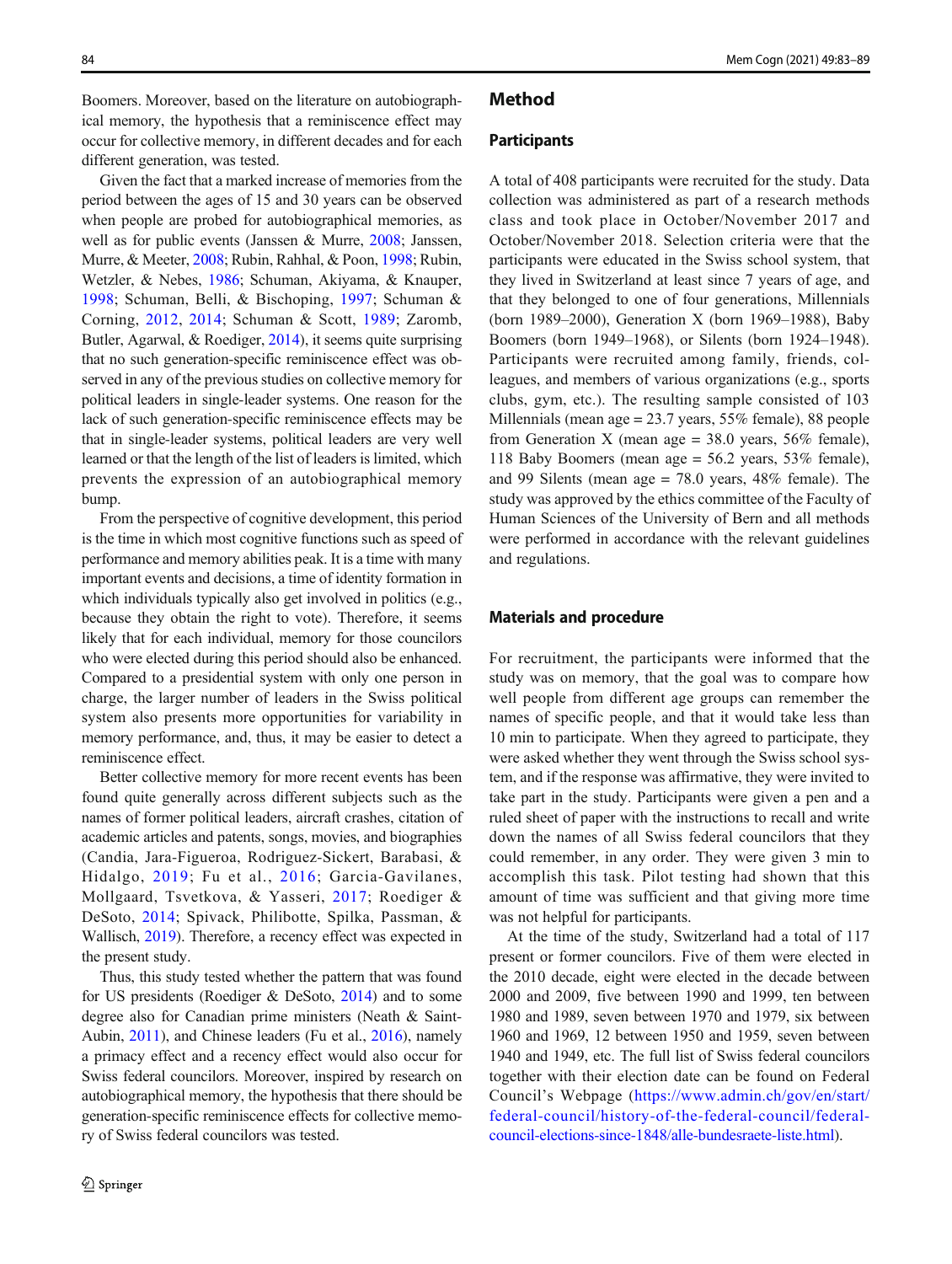#### Design and analysis

For data analysis, the answers of the participants were transcribed and the councilors were ordered according to their election date. Based on the election date, they were assigned to a certain decade that was subsequently used for analysis (see Janssen, Gralak, & Murre, [2011,](#page-6-0) for a similar approach). Once elected, Swiss federal councilors are typically confirmed in their position every 4 years and are typically part of the government until they resign. On average a councilor remains in office for 10 years. As the term in office is different for each individual councilor, the election date was used as a reference point to assign a councilor to a certain decade. As the number of new elections per decade varies across time, a proportion score rather than the absolute number of remembered names of councilors was used for analysis. For each decade, the sum of recalled councilors was divided by the total number of councilors in that period, and the resulting probability was used as the dependent variable. As it turned out that the number of recalled councilors before the 1940 decade was very low, the periods between 1900 and 1939 and between 1848 and 1899 were summarized, resulting in a total of ten periods, which for the purpose of analysis are labelled decades.

In Table 1, the number of councilors elected per decade and their time in office is listed (except for the 2010–2018 decade because only two out of the seven elected in this period have already resigned). To control whether time in office differed across decades and thus may have had an influence on memory performance, an analysis of variance (ANOVA) was conducted. This gave  $F(6,47) = .839$ ,  $p = .54$ ,  $\eta^2 = .097$ , suggesting that time in office does not differ across decades.

Originally, to test the trajectory of collective memory for Swiss federal councilors, the design was planned as twofactorial with the between-subjects factor generation (Millennials, Generation X, Baby Boomers, and Silents) and the within-subject factor decade (2010–2018, 2000–2009, 1990–1999, 1980–1989, 1979–1979, 1960–1969, 1950–

Table 1 Number of councilors elected in each period and average time in office

| Decade      | Councilors | Days in office | <b>SD</b> |
|-------------|------------|----------------|-----------|
| 2000        | 7          | 2,964          | 926       |
| 1990        | 5          | 3,561          | 1,440     |
| 1980        | 10         | 3,451          | 1,806     |
| 1970        | 7          | 3,510          | 1,091     |
| 1960        | 6          | 3,482          | 960       |
| 1950        | 12         | 2.662          | 1,422     |
| 1940        | 7          | 3,906          | 1,303     |
| 1900-1939   | 21         | 4.034          | 2.694     |
| Before 1900 | 36         | 4.418          | 2,832     |

1959, 1940–1949, 1900–1939, 1848–1899). As screening of the data revealed that the assumption of normality was violated, non-parametric tests were used. In order to test for a recency effect, memory for the councilors from the most recent decades (2010–2018, 2000–2009, 1990–1999) were compared with a related-samples Wilcoxon signed-ranked test, separately, and for each generation (Millennials, Generation X, Baby Boomers, and Silents). In order to test for a primacy effect, a similar analysis was planned for the first periods. However, as it turned out, memory was at floor level for the councilors from the 1848–1899 period, and thus no meaningful primacy effect analysis across generations was possible. In order to test for a reminiscence effect, non-parametric Kruskal-Wallis tests were run with the generation factor, separately for each relevant decade, followed by pairwise comparisons. As the reminiscence effect of the oldest generation, the Silents, cannot occur before the 1940 decade, the range of these analyses was restricted accordingly. Asymptotic significances are reported (two-sided) and significance levels for post hoc tests are adjusted by the Bonferroni correction for multiple tests. R was calculated as effect size for nonparametric tests, with  $r = .10$ ,  $r = .30$  and  $r = .50$  indicating small, medium, and large effects, respectively. For all statistical analyses, an alpha level of .05 was used.

# Results

On average, the number of remembered councilors was  $M =$  $10.04$  ( $SD = 4.738$ ). Across generations, mean memory performance was 7.72 ( $SD = 3.321$ ) for Millennials, 11.25 ( $SD =$ 4.698) for Generation X, 11.20  $(SD = 4.919)$  for Baby Boomers, and  $9.98$  ( $SD = 4.965$ ) for Silents. An ANOVA revealed a significant group difference,  $F(3, 408) = 13.707$ ,  $p < .001$ ,  $\eta^2 = .092$ . Post hoc t-tests showed that this effect was mainly due to the Millennials who remembered fewer councilors than all the other groups (all  $ps < .001$ ,  $ds > .537$ ). There was also a marginally significant difference between Generation X and Silents ( $p = .056$ ,  $d = .262$ ) and between Baby Boomers and Silents ( $p = .048$ ,  $d = .247$ ), while the difference between Generation X and Baby Boomers was not significant ( $p = .994$ ;  $d = .01$ ).

The trajectory of collective memory for Swiss federal councilors in terms of recall probability for each different generation is depicted in Fig. [1](#page-3-0). Overall, the pattern of recall probability indicates a similar trajectory as is typically found for explicit episodic memory, that is, better memory for more recent compared to more distant information. The results do not show an indication of a primacy effect, rather performance was at floor level for councilors elected between 1848 and 1899,  $M = .001$ ,  $SD = .0094$ . As can be seen in Fig. [1,](#page-3-0) although also very low, probability of recall for councilors elected between 1900 and 1939 was somewhat higher  $(M = .011, SD =$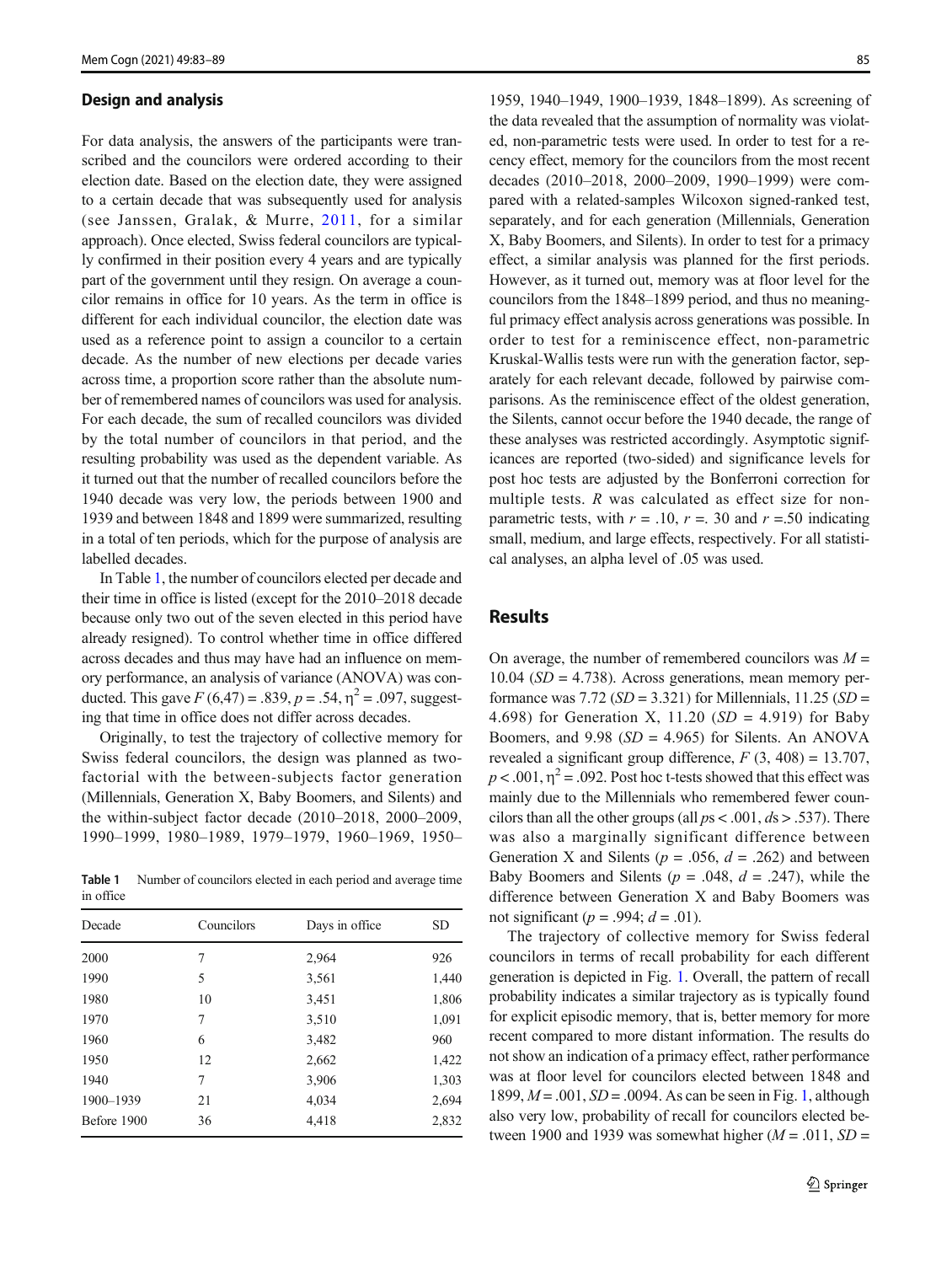<span id="page-3-0"></span>

**Decade** 

Fig. 1 Free recall probability. Free recall trajectory of Swiss federal councilors elected in each decade since the establishment of the modern Swiss federal state for four different generations (Millennials, Generation

X, Baby Boomers, and Silents) shows a recency effect (circle) and generation-specific reminiscence effects (arrows). Error bars indicate standard errors

.0277). Thus, if anything, there is a (slightly) better memory for councilors from the latter time period rather than any indication of a primacy effect. A related-samples ranked Wilcoxon signed-rank test showed that this difference is significant,  $Z = 7.014$ ,  $p < .001$ ,  $r = .34$ . However, the results seem to suggest reminiscence effects, inherently at separate periods for each generation. Therefore, only the recency effect and the reminiscence effect were followed up statistically across generations.

To test for a recency effect, memory performance for councilors from the last two decades (2010–2018, 2000–2009) was initially compared in the whole sample. A related-samples Wilcoxon signed-rank test showed better performance for the 2010–2018 decade than for the 2000–2009 decade,  $Z = -$ 2.376,  $p = 0.017$ ,  $r = .12$ , indicating a recency effect. However, as Fig. 1 suggests, this pattern is only evident for Baby Boomers and Silents, not for Millennials and Generation X, who seem to have a prolonged recency effect that included the two recent decades, so separate analyses were calculated for each group. These comparisons gave significant effects for Baby Boomers and Silents ( $Z = -3.381$  and  $Z = -3.153$ , respectively,  $ps < .005$ ,  $rs > .31$ ), but not for Millennials and Generation X ( $Z = .782$ ,  $p = .434$ ,  $r = .078$  and  $Z = 1.146$ ,  $p$  $=$  .252,  $r = 0.12$ , respectively). As it is possible that the recency effect was prolonged by a reminiscence effect in the two younger groups, further comparisons for councilors elected in the 2000 decade and the 1990 decade were calculated. These showed a difference for all generations (all  $Z_s < -3.35$ ,  $ps <$ .001,  $rs > .30$ ). This indicates that the recency effect of the two younger cohorts lasted longer, probably due to an additional boost provoked by a reminiscence effect (cf. Janssen et al., [2011\)](#page-6-0).

To test for potential reminiscence effects more directly, memory for councilors for each decade was analyzed separately. For the 2010 decade, an independent-samples Kruskal-Wallis test gave no difference between groups,  $\chi$ 2 (3, N =  $408$ ) = .496, p = .920,  $\varepsilon^2$  = .001, indicating that for the most recent decade collective memory was similar for each generation. In contrast, for the 2000 decade, the analysis gave a significant effect,  $\chi$ 2 (3, N = 408) = 31.082, p < .001,  $\varepsilon^2$  = .08. The results of the Bonferroni post hoc tests revealed that memory performance was better for Millennials and Generation X compared to Baby Boomers and Silents (ps <  $.05, rs > .18$ ), while the comparisons between Millennials and Generation X, and Baby Boomers and Silents, respectively, were not significant ( $rs < 0.10$ ). The relative advantage for both younger generations thus supports the hypothesis that the prolonged recency effect may be due to a reminiscence effect. For the 1990 decade, the analysis was also significant,  $\chi$ 2 (3,  $N = 408$ ) = 62.091,  $p < .001$ ,  $\varepsilon^2 = .15$ . Here, the post hoc tests revealed that Generation X outperformed all other generations  $(ps < .05, rs > .19)$ , providing further evidence for the presence of a reminiscence effect. Baby Boomers showed better performance than both Millennials and Silents ( $ps < .001$ ,  $rs > .24$ ), while the latter two groups did not differ  $(r = .07)$ . For the 1980 decade, the analysis was also significant,  $\chi$ 2 (3, N = 408)  $= 107.291, p < .001, \varepsilon^2 = .26$ . Here, Millennials showed lower memory compared to all other generations ( $ps < .001$ ,  $rs$ ) >.48), while the other comparisons gave no significant effects  $(ps > .05, rs < .15)$ . For the 1970 decade, the analysis was also significant,  $\chi$ 2 (3, N = 408) = 85.634, p < .001,  $\varepsilon$ <sup>2</sup> = .21. Baby Boomers and Silents outperformed the two younger generations ( $ps < .005$ ,  $rs > .27$ ), and Generation X performed better still than Millennials ( $p = .004$ ,  $r = .25$ ). For the 1960 decade,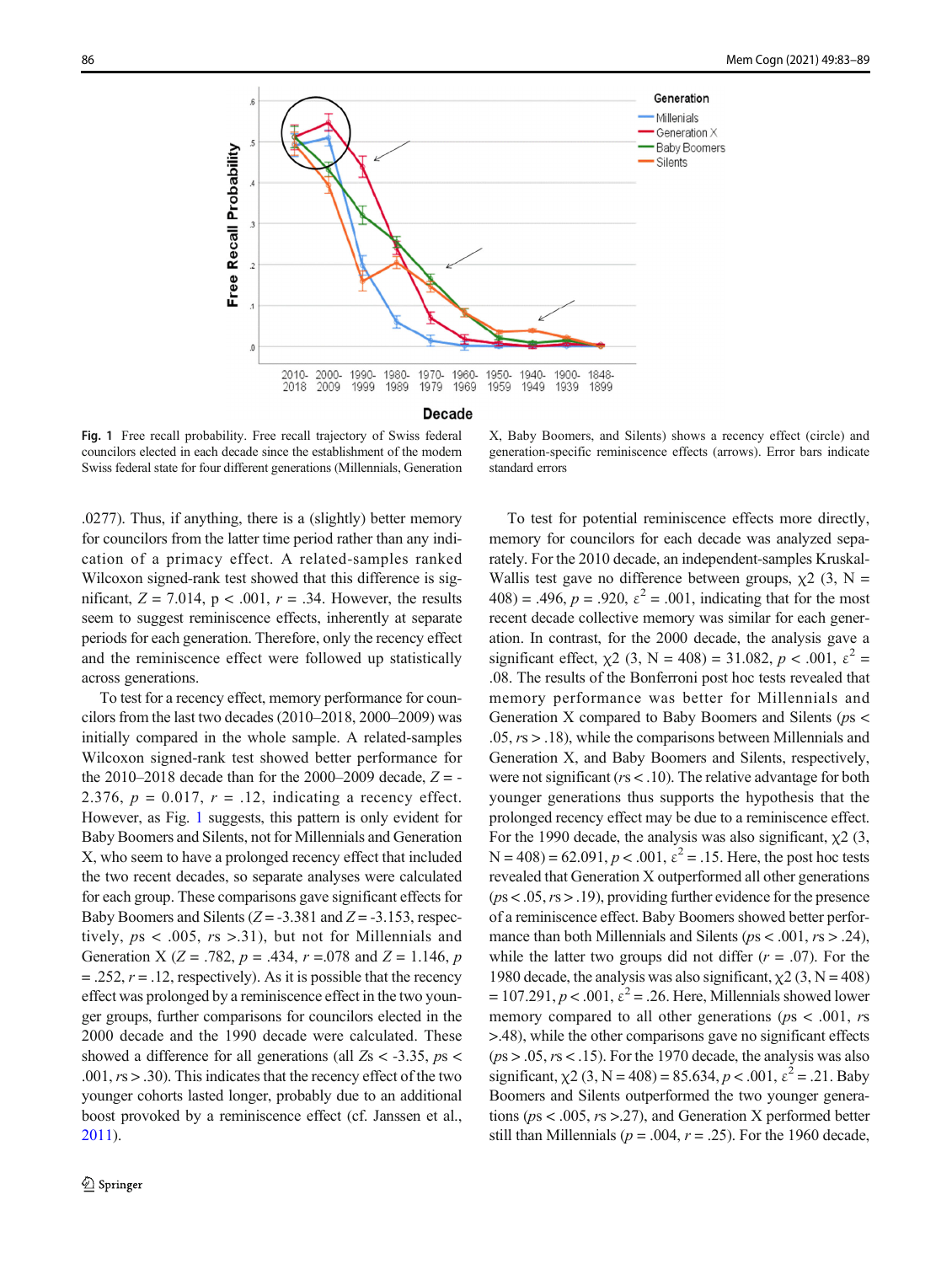the analysis was also significant,  $\chi$ 2 (3, N = 408) = 55.933, p < .001,  $\varepsilon^2$  = .14. Again, post hoc tests showed that Baby Boomers and Silents outperformed the two younger generations ( $ps < .001$ ,  $rs > .28$ ), but no other comparison was significant ( $rs < 0.10$ ). For the 1950 decade, the analysis was also significant,  $\chi$ 2 (3, N = 408) = 35.644, p < .001,  $\varepsilon$ <sup>2</sup> = .09. Silents outperformed both Millennials and Generation X (ps  $\langle 0.001, r\ s \rangle$  30), and Baby Boomers were better than Millennials ( $p = .002$ ,  $r = .24$ ). No other effect was significant (all  $ps > 0.13$ ,  $rs < 0.16$ ). For the 1940 decade, the analysis was also significant,  $\chi$ 2 (3, N = 408) = 55.933, p < .001. Silents outperformed all the younger generations ( $ps < .001$ ,  $rs > .31$ ). All other comparisons were not significant ( $rs < 11$ ). Despite this robust statistical effect, it is important to note that floor effects may have exaggerated the differences. Nevertheless, the reminiscence effect for the Silents is consistent with the hypothesis.

Thus, the overall pattern of these analyses showed a shifting relative memory advantage across generations and decades, suggesting that a reminiscence effect was present for Generation X for councilors elected in the decades 2000–2009 and 1990–1999, for Baby Boomers for councilors elected in the decades 1980–1989, 1970–1979, and 1960– 1969, and for Silents for councilors elected in the decades 1960–1969, 1959–1959, and 1940–1949.<sup>1</sup>

### **Discussion**

The present study was designed to test whether the findings from the seminal study by Roediger and DeSoto [\(2014\)](#page-6-0) in which collective memory for US presidents revealed both a primacy and a recency effect across several generations (i.e., Millennials, Generation X, and Baby Boomers) would replicate for collective memory of Swiss federal councilors. It extended the range of different age cohorts by including the generation of Silents (older adults born between 1924 and 1948), besides Millennials, Generation X, and Baby Boomers. Moreover, based on the literature on autobiographical memory, the hypothesis that a reminiscence effect may occur for collective memory, in different decades and for each different generation, was tested.

In line with Roediger and DeSoto and other previous studies on collective memory for a nation's leader (Fu et al., [2016;](#page-6-0) Neath & Saint-Aubin, [2011](#page-6-0)), the results of the present study also revealed a recency effect, that is, better memory for more recent councilors. For the two older generations, a steady decline in recall probability was evident across the most recent decades. For the two younger generations, the recency effect was more pronounced and included the two most recent decades before a memory decline was evident. The bump that was observed for the 2000–2009 decade for these two groups is likely to include a reminiscence effect, and the decade-wise analysis has supported this interpretation. There was a steady shift in the relative memory advantage that was specific for the period in which each generation was between the ages of about 15 and 30 years, that is, the time in which individuals typically get involved in politics. Specifically, Generation X showed a reminiscence effect for the 1990–1999 decade, during which they were between the ages of 12 and 21 years. Baby Boomers showed a reminiscence effect for the 1970– 1979 decade, during which they were also between the ages of 12 and 21 years. Finally, Silents showed a reminiscence effect for the 1950–1959 and the 1940–1949 decades, respectively, during which they were between the ages of 8 and 23 years. Notably, these age ranges rather underestimate the exact age at which the reminiscence effect occurred because for each councilor the data for the time at which he was elected was used as the timing criterion. As each councilor remains in office for 10 years on average, the contribution to the autobiographical reminiscence bump may vary within individuals.

The results of the present study did not show any indication of a primacy effect. In fact, memory probability for councilors from the early days of the modern Swiss federal state between 1848 and 1899 was at floor level. The lack of a primacy effect differs from the findings in presidential/single-leader political systems, in which the first leader was typically also remembered considerably well (DeSoto & Roediger, [2019](#page-6-0)). It is likely that this result is related to the fact that names of the founding councilors are not learned at school.

Thus, compared to studies of presidential or single-leader systems (DeSoto & Roediger, [2019](#page-6-0)), there are both similarities and differences. The similarity is the consistent recency effect, that is, better performance for more recent politicians. Roediger and DeSoto ([2014](#page-6-0)) suggested that the recency effect indicated that particpants can retrieve those presidents relatively well, who held office during or just before their lifetimes. In the present study the recency effect rather indicates memory for the actual councilors who are (still) in office. Moreover, in the present study, the recency effect was prolonged in the two younger generations. This effect may be due to autobiographical memory, which typically shows a bump for events that occur in young adulthood. There was also a consistent pattern of generation-specific reminiscence bumps.

<sup>&</sup>lt;sup>1</sup> I would like to thank an anonymous reviewer for suggesting to obtain an "objective" measure of the amount of information available of each Swiss federal councilors via a Google search and to test how it relates to memory performance. Following the approach of Neath and Saint-Aubin ([2011](#page-6-0)), I ran a Google search (searching for: "name" councilor, i.e. "Name" Bundesrat, in German) for each councilor The particular values were collected between May 22 and May 28, 2020. Overall, there was a strong correlation between Google Hits and memory performance  $(r = .70)$ , but notably the correlation between year of election and memory performance was even higher (r =. 81). This pattern remained when only the councilors elected from 1940 were taken into account with  $r = .67$  and  $r = .85$ , respectively. The results suggest that overall the objective amount of information available of each Swiss federal councilors is strongly related to individual memory performance.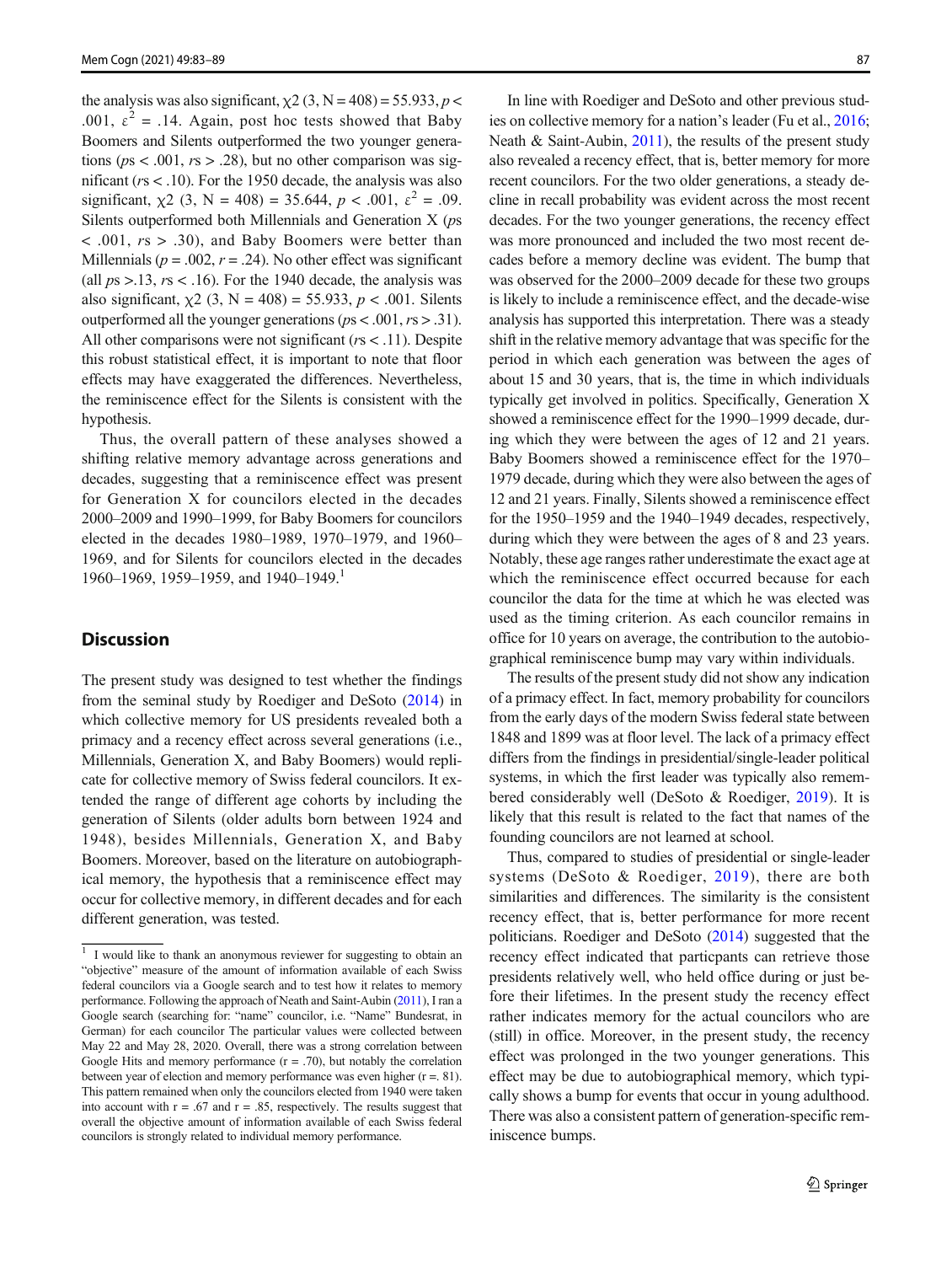Finally, while studies on single-leader systems all reported a substantial primacy effect for the first leaders, this effect did not occur for Swiss federal councilors. In order to integrate the differences in the results of these studies, it is important to acknowledge that they are likely due to the differences of number of councilors and accordingly differences in the importance of each individual. While in the presidential systems the national leader has stronger power and media presence, in the Swiss system each councilor is part of a collaborative authority with a more restricted range of power and shared media presence. Thus, both the number of leaders to remember and the relative importance of each leader may affect collective memory. Moreover, after their time in office, leaders of single-leader systems are represented differently in a historical context. They are attributed with specific accomplishments and later receive attention indirectly through books in history lessons at school. This is much less the case for a collective memory system, in which from a perspective of memory encoding there are fewer learning opportunities both during time in office as well as afterwards.

Another important difference relates to the source of collective memory. First, collective memory may be rooted in semantic memory, that is, information that has been acquired without specific reference to the time and place it was acquired. Most knowledge that we learn in school can be considered semantic knowledge. Therefore, memory for the names of political leaders such as the first US president is likely supported by this kind of memory. Second, collective memory can be based on episodic, autobiographic memory, that is, experiences that are connected to a specific time and place (Tulving, [2002](#page-6-0)). As a result, the contribution of semantic memory and autobiographic memory to collective memory may vary across study materials and situations.

Specifically, the contribution of autobiographical memory may be less pronounced in situations in which fewer retrieval items are present, such as the number of US presidents (on average about two per decade) versus the number of Swiss federal councilors (on average about ten per decade) and in a situation in which the retrieval items are less distinctive such as in a collaborative system as in Switzerland versus a presidential system as in the USA. Accordingly, in the present study, the contribution from autobiographical memory may have been much more pronounced than the contribution from semantic memory, thus revealing generation-specific reminiscence bumps. In contrast, the contribution of semantic memory may have been less pronounced, which can explain why there was no primacy effect.

Along another line of thought, the Swiss may be modest people who do not want to overemphasize single individuals. This would complement the fact that in a survey on national narcissism, Swiss scored lower than all other participating countries (Zaromb et al., [2018\)](#page-6-0).

Last, but not least, the recall measure may have a particular effect on serial position effects. For example, serial position effects have been found in a study on fight song lyrics when memory for order was prompted but not when free recall was prompted (Overstreet & Healy, [2011](#page-6-0)). However, other research indicates that the particular memory measure cannot explain the different results. For example, the study on Canadian prime ministers also assessed free recall memory, and both primacy and recency effects were found (Neath & Saint-Aubin, [2011\)](#page-6-0). Similarly, the larger number of councilors (compared, e.g., to the number of US presidents (i.e., list-length effects)) cannot explain the lack of a primacy effect because even with very long lists, a primacy effect is typically found. Thus, the lack of a primacy effect is rather related to a lack of learning the first councilors at all. As a consequence, one would also not expect that a "primacy effect" would occur with a recognition memory test (i.e., it is a problem of availability, not accessibility).

The present study complements findings from autobiographical memory research where a reminiscence effect has been found with various procedures and populations (Janssen & Murre, [2008;](#page-6-0) Rubin et al., [1986\)](#page-6-0). The finding of a generation-specific reminiscence effect for political leaders also complements similar findings outside the autobiographical memory domain such as memory distributions and ratings of importance of public events (Janssen et al., [2008](#page-6-0); Schuman & Corning, [2012\)](#page-6-0).

Moreover, the present study provides an explanation for why no such reminiscence effects have been found in previous studies on memory for former political leaders (Fu et al., [2016;](#page-6-0) Neath & Saint-Aubin, [2011](#page-6-0); Roediger & Crowder, [1976;](#page-6-0) Roediger & DeSoto, [2014](#page-6-0)). In fact, all of these studies addressed single-leader political systems. Inherently, single-leader systems result in fewer leaders and greater emphasis on each single person, which may have covered the expression of an autobiographical reminiscence bump.

To summarize, the present study indicates that while a recency effect seems to be a general feature of collective memory for political leaders, the existence of a reminiscence bump and a primacy effect differ across government systems. The present study indicates that in a collaborative government system collective reminiscence bumps may be revealed.

Acknowledgements I thank Katrin Lunke and Jasmin Nussbaumer for supervision of data collection and the students of the research method class for recruiting and testing the participants, and for transcribing the raw data. I also thank Valérie J. Meier for editorial amendments.

Open practice statement The dataset analysed during the current study is available from the corresponding author on reasonable request. The study was not preregistered.